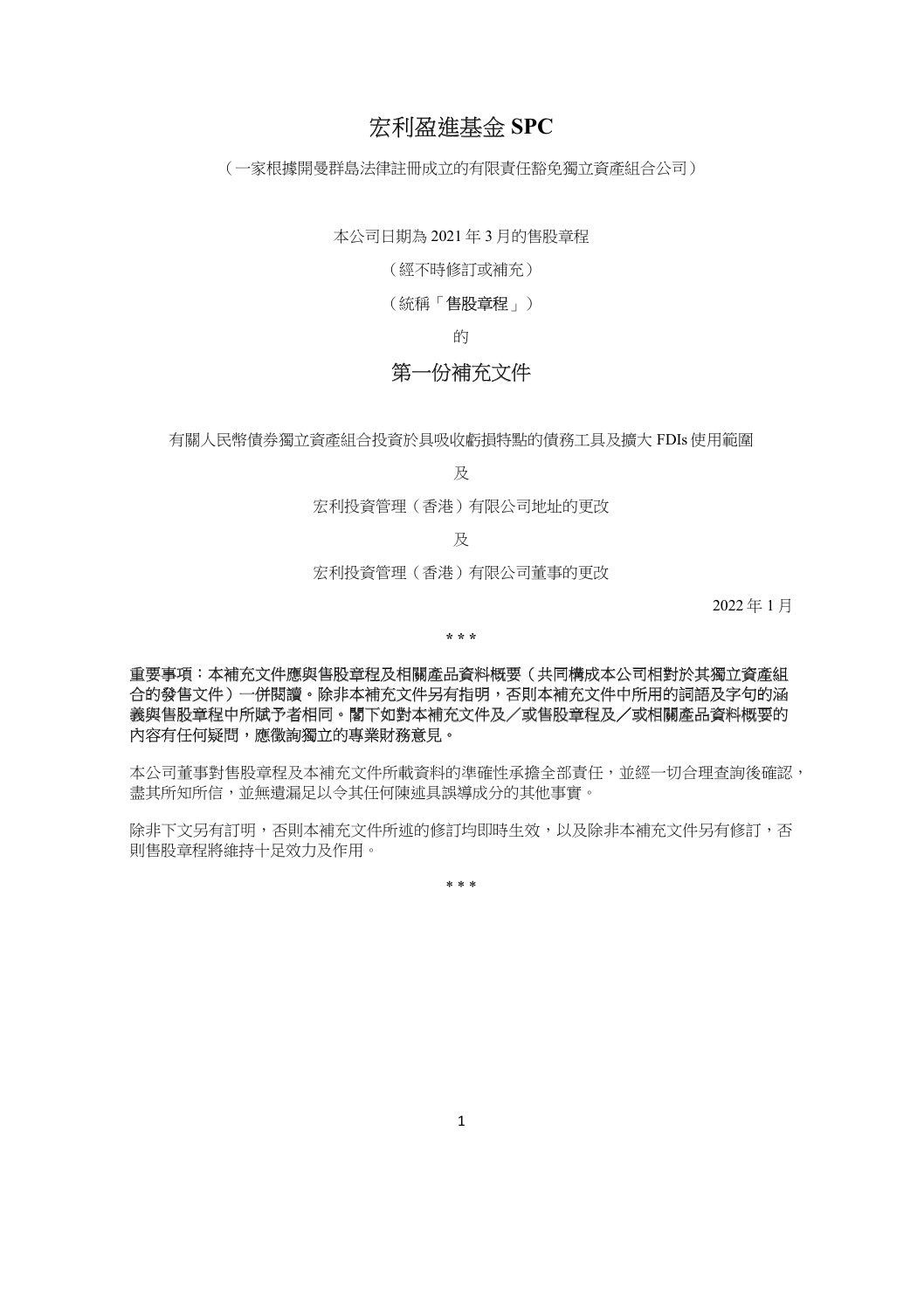- 1. 人民幣債券獨立資產組合投資於具吸收虧損特點的債務工具(「LAP」)及擴大 FDIs 使用範 圍
	- 1.1 售股章程第一部分將如下作出更新,以反映投資於 LAP 相關的風險披露:-
		- 售股章程第一部分第4節標題為「4.21 衍生工具風險」分節的首兩段以下文取代:

「某些獨立資產組合如其有關的投資目標及策略述明,可不時利用認股證、期貨、 期權、遠期及其他衍生工具或合約等 FDIs 作對沖及/或投資目的。

在適用法律不時准許的範圍內,獨立資產組合為了對沖及/或投資目的可參與持有 FDIs。此種參與會使獨立資產組合承受較高的風險,而若獨立資產組合不使用此種 工具就不會受到或承擔此種風險。獨立資產組合成功利用該等工具的能力取決於投 資管理人準確預測股價、利率、貨幣匯率或其他經濟因素動向的能力及是否有流通 的市場。如投資管理人的預測不準確,或者如衍生工具的表現不如預期,獨立資產 組合可能蒙受的損失,比其不利用該等衍生工具時大。」

- 在售股章程第一部分第 4 節標題為「4.21 **衍生工具風險**」分節的最後一段後新增以 下段落:

「使用 FDIs 可能會導致某種形式的槓桿作用。儘管使用槓桿能增加回報,但損失的 可能亦增大,而槓桿作用往往會擴大 FDIs 價格或相關證券的價值的任何上升或下跌 的影響。」

緊接售股章程第一部分第 4 節標題為 「4.29 中國銀行間債券市場」 分節之後新增以 下新分節:

#### 「4.30 有關投資於具吸收虧損特點的債務工具(LAP)的風險

 與傳統債務工具相比,具吸收虧損特點的債務工具須承受較大風險,因為 該等工具在發生預先界定觸發事件(例如:發行機構臨近或處於無法繼續 **經營的狀況或發行機構的資本比率跌至指定水平)時,** 通常須承受被減記 或轉換為普通股的風險,而此等事件可能超出發行機構的控制範圍。該等 觸發事件複雜且難以預測,並且可能導致該等工具大幅或完全減值。

 在觸發事件啟動的情況下,整個資產類別可能有潛在的價格蔓延及波動。 具吸收虧損特點的債務工具亦可能面臨流動性、估值和行業集中的風險。

某些獨立資產組合可投資或然可換股債務證券,普遍簡稱CoCos,CoCos非 常複雜,風險亦高。當發生觸發事件,CoCos 或(可能以折讓價格)被轉 換為發行機構的股份,或可能遭永久減記至零值。CoCos 的票息支付乃由 發行機構酌情決定,可由發行機構於任何時間、就任何理由及按任何時間 長短取消。

 某些獨立資產組合可投資於高級非優先債務。儘管此等工具的償還次序一 般比後償債券優先,但在發生觸發事件後,其可能須被減記,且將不再在 發行機構的債權人償還次序等級體系之下。這可能導致所投資的本金全數 虧蝕。」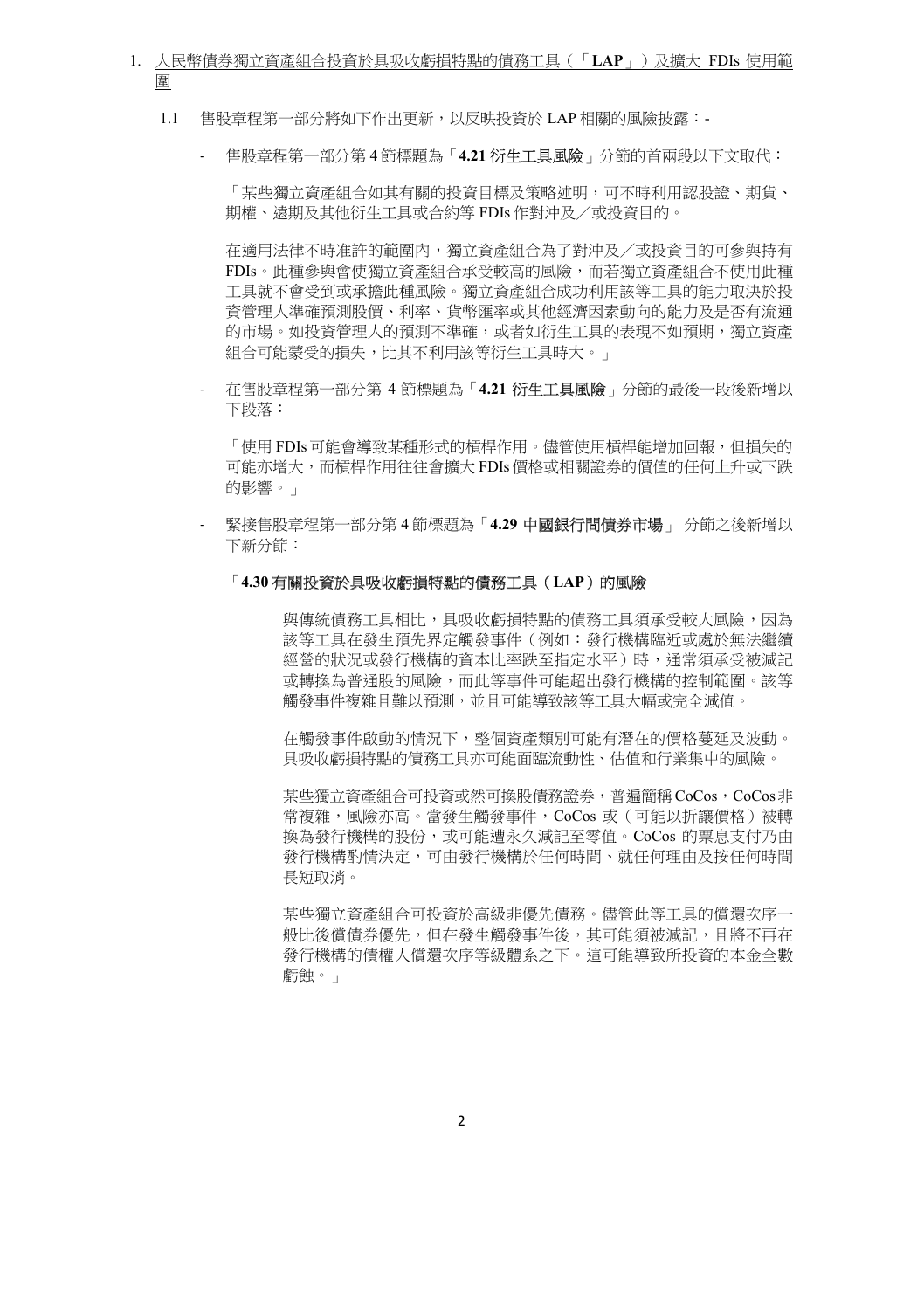1.2 售股章程第二(B)部分將如下作出更新,以反映人民幣債券獨立資產組合的投資政策之 更改,以包括 LAP 的投資。

| 售股童程第二<br>部分(分節)             | 標題              | 更新                                                                                                                                                                                                                                                                                                                                  |
|------------------------------|-----------------|-------------------------------------------------------------------------------------------------------------------------------------------------------------------------------------------------------------------------------------------------------------------------------------------------------------------------------------|
| R2.                          | 投資目標及<br>策略     | 在第五及第六段之間新增以下段落:-<br>「 債券基金可將其最多 20%的淨資產投資於具<br>吸收虧損特點的債務工具(「LAP」),包括<br>但不限於具完全吸收虧損能力的合資格工具、<br>或然可橡股債務證券(「CoCos」)、某些類<br>型的高級非優先債務,以及具與發行機構監管<br><i>資本比率相關之減記或內部債務重整特性的其</i><br>他類似工具。這些工具可能於發牛觸發事件時<br>谁行或然减記或或然轉檢為普诵股。<br>以下文取代倒數第二段:-<br>「債券基金可利用如期貨及遠期等金融衍生工<br>具作對沖及投資月的。直至及除非根據滴用的<br>中國規例另有允許,否則預期債券基金執行的<br>仔何對沖主要在香港進行。」 |
| <b>B4.3</b>                  | 使用衍牛工具          | 以下文取代此段:-<br>「債券基金可為對沖及投資目的而取得金融衍生工<br>且。倩券基金的衍生工且風險承擔淨額最高可達倩<br>养基金最折可得資產淨值的50%。」                                                                                                                                                                                                                                                  |
| 新增以下新-<br>行:<br><b>B5.24</b> | 有關投資於LAP<br>的風險 | 有關投資於 LAP 的風險之一般資料,請參閱售股<br>章程第一部分第 4.30 節。                                                                                                                                                                                                                                                                                         |

- 2. 宏利投資管理(香港)有限公司地址的更改
	- 2.1. 由於宏利投資管理(香港)有限公司的註冊地址有所更改,售股章程內凡提及宏利投資 管理(香港)有限公司的地址全部以下列地址取代:「香港特別行政區銅鑼灣希慎道 33 號利園一期 10 樓」。
- 3. 宏利投資管理(香港)有限公司董事的更改
	- 3.1. 由 2022 年 1 月 1 日起,冼懿敏辭任宏利投資管理(香港)有限公司董事, Pankaj Banerjee 獲委任為宏利投資管理(香港)有限公司董事。因此,由 2022 年 1 月 1 日起,售股章程 第 5.5 章第一部分冼懿敏的簡介由以下 Pankaj Banerjee 的簡介取代:

「Pankaj Banerjee - Banerjee 先生是宏利亞洲業務部的首席分銷總監,在亞洲的保險業擁 有超過 20 年經驗。他的職責專注於在亞洲推動集團銷售經紀的增長、數碼化及發展,並 革新集團的銀行保險業平台以及日益壯大的另類分銷渠道。

在加入宏利之前,Banerjee先生曾任職一家領先的泛亞人壽保險集團,大部分時間擔任集 團夥伴分銷部門的行政總裁,業務涵蓋 18 個市場。在此之前,他曾擔任該集團斯里蘭卡 業務的行政總裁,領導多個業務轉型計劃,包括全職優質經紀渠道的發展。Banerjee先生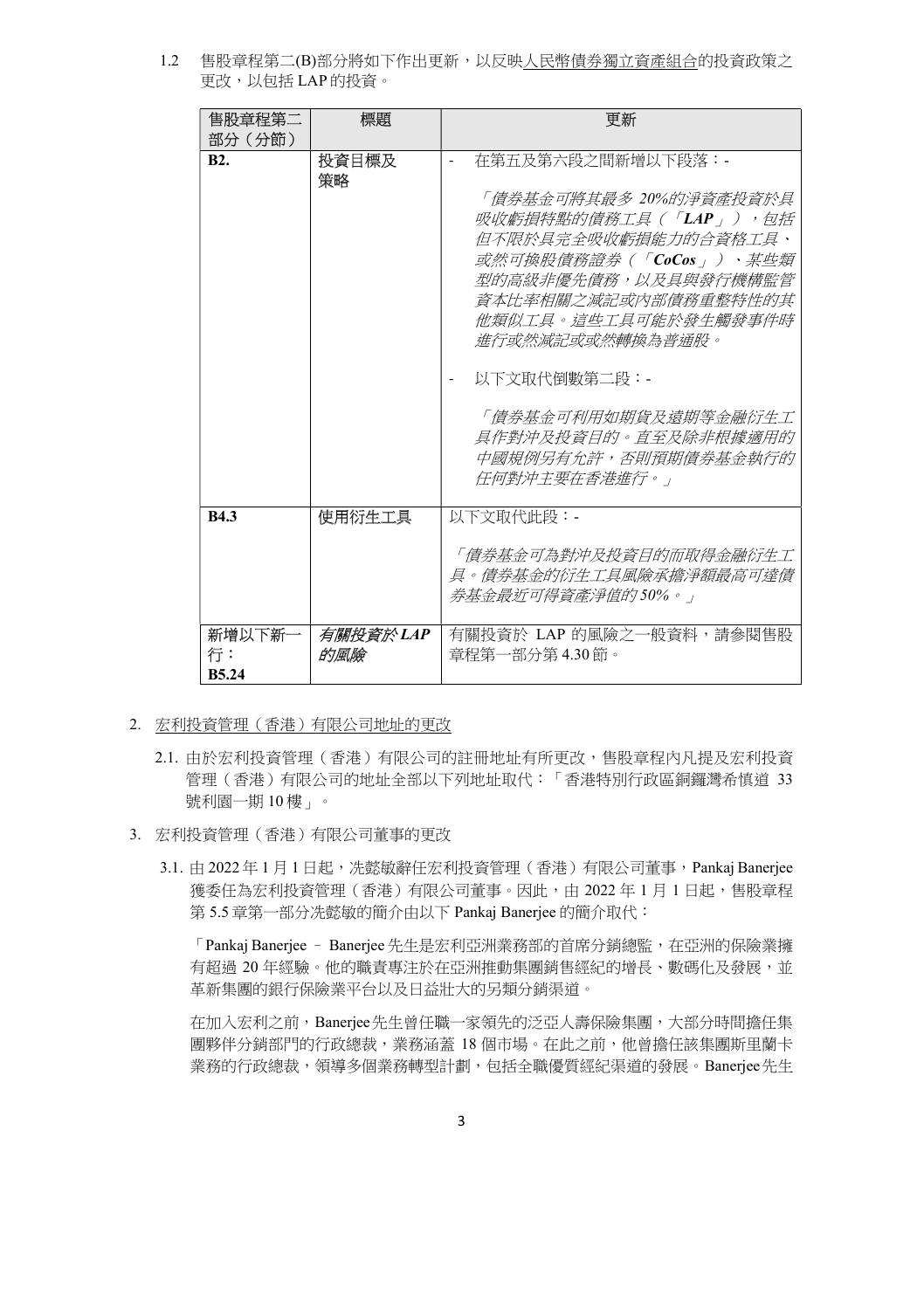此前亦曾任職另一家大型人壽及醫療保險及資產管理公司接近 10 年,負責管理該公司的 東南亞市場業務,包括擔任集團柬埔寨業務的創始行政總裁。

Banerjee先生持有印度 ICFAI 商學院工商管理深造文憑(工商管理碩士)學位,並持有由 ICFAI 頒授的特許金融分析師資格。」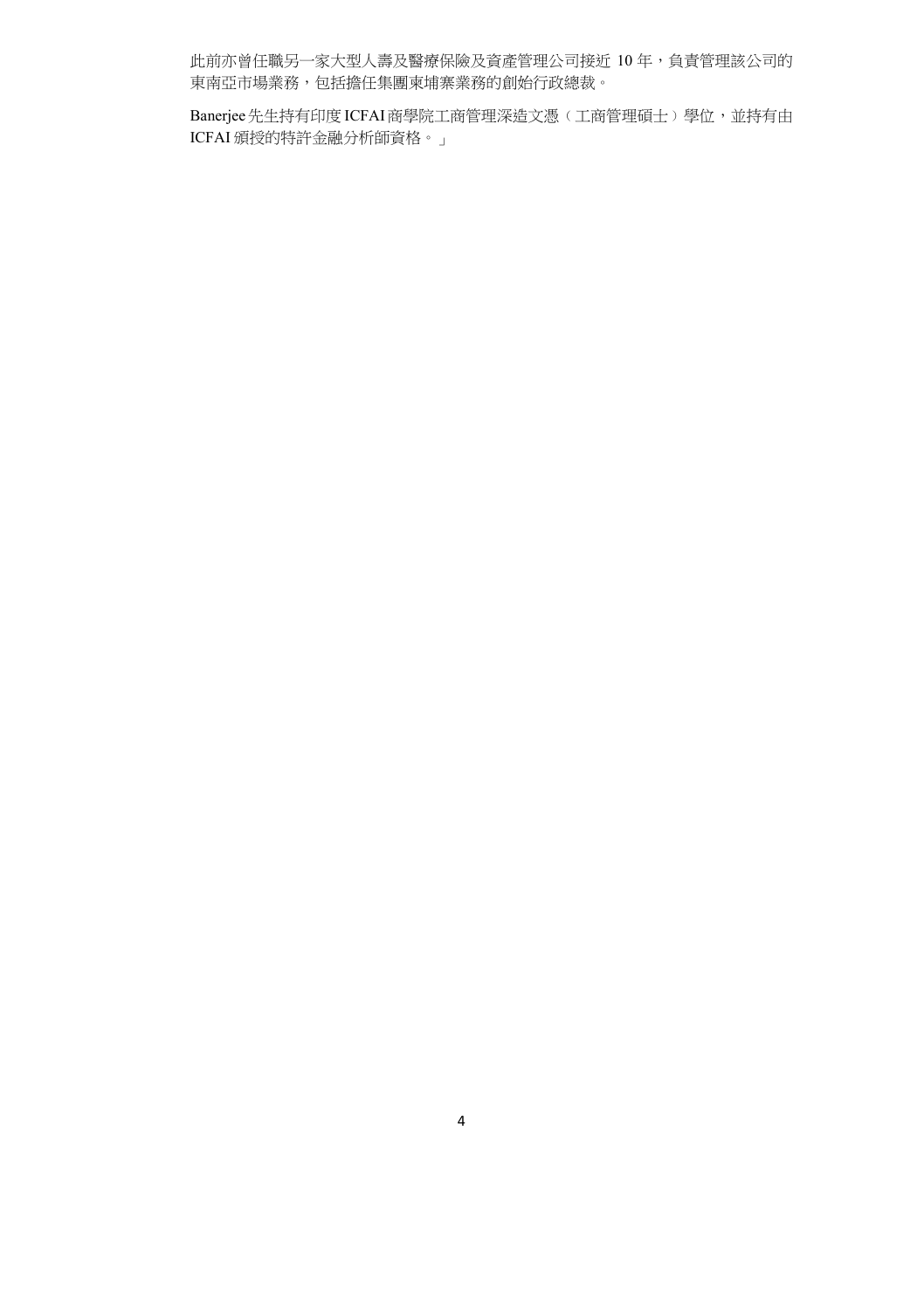## Manulife Advanced Fund SPC

(an exempted segregated portfolio company incorporated with limited liability under the laws of the Cayman Islands)

### FIRST SUPPLEMENT

to the

prospectus of the Company dated March 2021

(as amended or supplemented from time to time)

(altogether the "Prospectus")

relating to investment in debt instruments with loss-absorption features and expansion of use of FDIs for the Renminbi Bond Segregated Portfolio

and

change of address of Manulife Investment Management (Hong Kong) Limited

and

change of director of Manulife Investment Management (Hong Kong) Limited

January 2022

\* \* \*

IMPORTANT: This Supplement should be read in conjunction with the Prospectus and the relevant product key fact statement(s) which together form the offering documents of the Company vis-à-vis its Segregated Portfolio(s). Words and phrases used in this Supplement shall, unless otherwise provided herein, have the same meanings as are ascribed to them in the Prospectus. If you are in any doubt about the contents of this Supplement and/or the Prospectus and/or the relevant product key fact statement(s), you should seek independent professional financial advice.

The Directors of the Company accept full responsibility for the accuracy of the information contained in the Prospectus and this Supplement and confirm, having made all reasonable enquiries that to the best of their knowledge and belief there are no other facts the omission of which would make any statement misleading.

Unless otherwise stated below, the amendments noted herein are effective immediately and unless otherwise amended herein, the Prospectus remains in full force and effect.

\* \* \*

1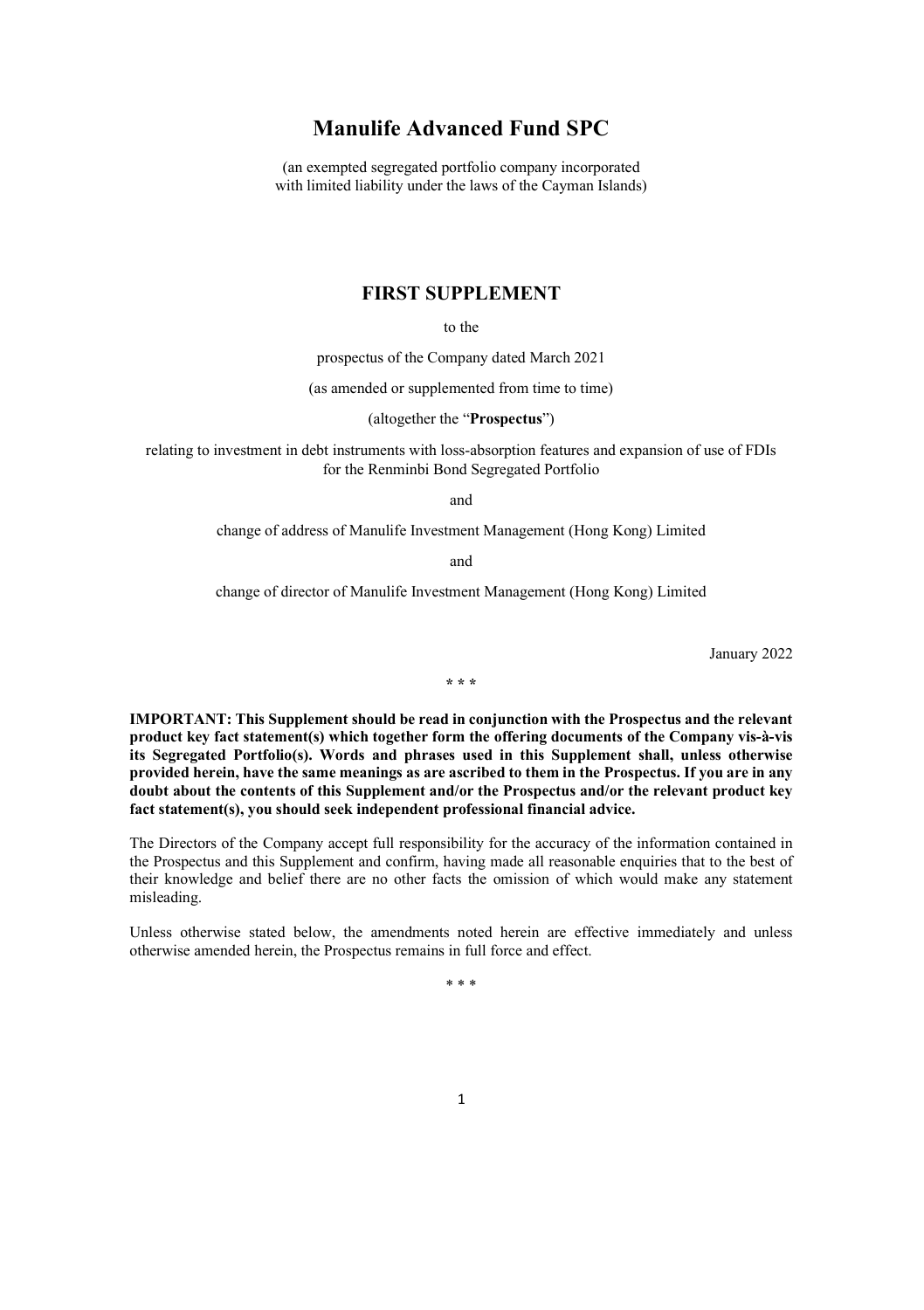- 1. Investment in debt instruments with loss-absorption features ("LAP") for Renminbi Bond Segregated Portfolio and expansion of use of FDIs
	- 1.1 Part I of the Prospectus is updated as follows to reflect the risk disclosures relating to investment in LAP:
		- replace the first two paragraphs of the sub-section headed "4.21 Derivatives Risk" in Section 4 of Part I of the Prospectus with the following:

"Certain Segregated Portfolios, where stated in the relevant investment objectives and strategies, may from time to time use FDIs such as warrants, futures, options, forwards and other derivative instruments or contracts for hedging and/or investment purposes.

Participation in FDIs that may be held by the Segregated Portfolios to the extent permitted by applicable laws from time to time for hedging and/or investment purposes, may expose the Segregated Portfolios to a higher degree of risk to which the Segregated Portfolios would not receive or be subject to, in the absence of using these instruments. A Segregated Portfolio's ability to use such instruments successfully depends on the Investment Manager's ability to accurately predict movements in stock prices, interest rates, currency exchange rates or other economic factors and the availability of liquid markets. If the Investment Manager's predictions are wrong, or if the derivatives do not work as anticipated, a Segregated Portfolio could suffer greater losses than if the Segregated Portfolio had not used such derivatives."

add the following paragraph after the last paragraph of the sub-section headed "4.21" Derivatives Risk" in Section 4 of Part I of the Prospectus:

"The use of FDIs may introduce a form of leverage. While the use of leverage can increase returns, the potential for loss is also greater and leverage tends to exaggerate the effect of any increase or decrease in the price of FDIs or value of the underlying securities."

add the following new sub-section immediately after the sub-section headed "4.29 China Interbank Bond Market" in Section 4 of Part I of the Prospectus:

### "4.30 Risks Associated with Investments in Debt Instruments with Loss-Absorption Features (LAP)

 Debt instruments with loss-absorption features are subject to greater risks when compared to traditional debt instruments as such instruments are typically subject to the risk of being written down or converted to ordinary shares upon the occurrence of a pre-defined trigger events (e.g. when the issuer is near or at the point of non-viability or when the issuer's capital ratio falls to a specified level), which are likely to be outside of the issuer's control. Such trigger events are complex and difficult to predict and may result in a significant or total reduction in the value of such instruments.

 In the event of the activation of a trigger, there may be potential price contagion and volatility to the entire asset class. Debt instruments with loss-absorption features may also be exposed to liquidity, valuation and sector concentration risk.

 Certain Segregated Portfolio(s) may invest in contingent convertible debt securities, commonly known as CoCos, which are highly complex and are of high risk. Upon the occurrence of the trigger event, CoCos may be converted into shares of the issuer (potentially at a discounted price), or may be subject to the permanent write-down to zero. Coupon payments on CoCos are discretionary and may be cancelled by the issuer at any point, for any reason, and for any length of time.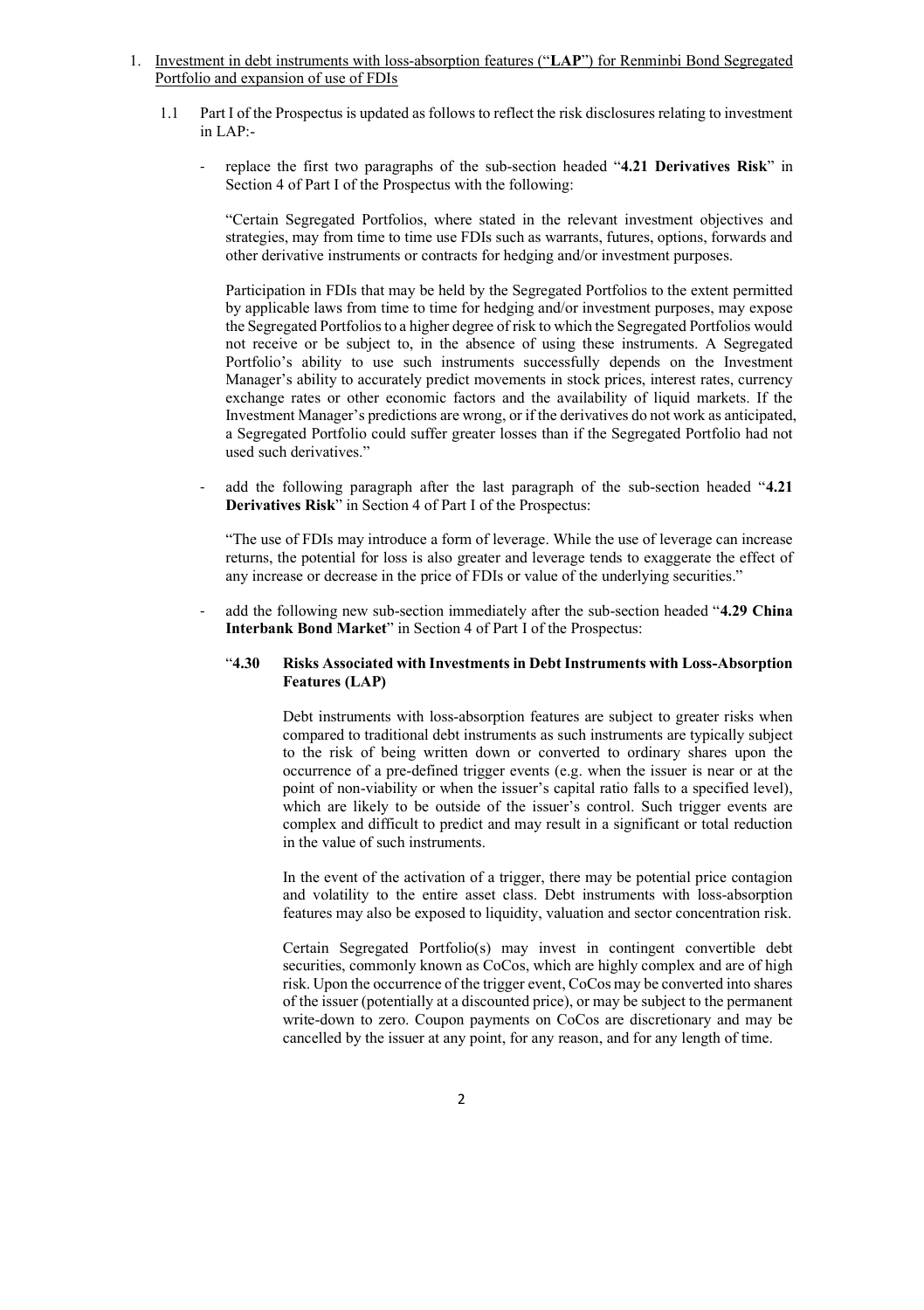Certain Segregated Portfolio(s) may invest in senior non-preferred debt. While these instruments are generally senior to subordinated debts, they may be subject to write-down upon the occurrence of a trigger event and will no longer fall under the creditor ranking hierarchy of the issuer. This may result in total loss of principal invested."

1.2 Part II (B) of the Prospectus is updated as follows to reflect the change of investment policy of the Renminbi Bond Segregated Portfolio to include investment in LAP:-

| Part II of the<br><b>Prospectus</b>            | Heading                                                         | Update                                                                                                                                                                                                                                                                                                                                                                                                                                                                                                                                                                                                                                                                                                           |
|------------------------------------------------|-----------------------------------------------------------------|------------------------------------------------------------------------------------------------------------------------------------------------------------------------------------------------------------------------------------------------------------------------------------------------------------------------------------------------------------------------------------------------------------------------------------------------------------------------------------------------------------------------------------------------------------------------------------------------------------------------------------------------------------------------------------------------------------------|
| (sub-section)                                  |                                                                 |                                                                                                                                                                                                                                                                                                                                                                                                                                                                                                                                                                                                                                                                                                                  |
| <b>B2.</b>                                     | <b>Investment</b><br><b>Obiectives and</b><br><b>Strategies</b> | Add the following paragraph between the fifth and<br>$\overline{\phantom{0}}$<br>the sixth paragraphs:-<br>"The Bond Fund may also invest up to 20% of its net<br>assets in debt instruments with loss-absorption<br>features ("LAP"), including, but not limited to, total<br>loss-absorbing capacity eligible instruments,<br>contingent convertible debt securities ("CoCos"),<br>certain types of senior non-preferred debt, and other<br>similar instruments with write-down or bail-in<br>features related to the issuers' regulatory capital<br>ratio. These instruments may be subject to contingent<br>write-down or contingent conversion to ordinary<br>shares on the occurrence of trigger event(s). |
|                                                |                                                                 | Replace the second last paragraph with:-<br>"The Bond Fund may use financial derivative<br>instruments, such as futures and forwards for<br>hedging and investment purposes. Until and unless<br>otherwise permitted under<br>applicable PRC<br>regulations, any hedging performed by the Bond<br>Fund is expected to take place primarily in Hong<br>Kong."                                                                                                                                                                                                                                                                                                                                                     |
| <b>B4.3</b>                                    | $\overline{Use}$ of<br><b>Derivatives</b>                       | Replace the paragraph with:-<br>"The Bond Fund may acquire financial derivative<br>instruments for hedging and investment purposes. The<br>Bond Fund's net derivative exposure may be up to 50%<br>of the Bond Fund's latest available Net Asset Value."                                                                                                                                                                                                                                                                                                                                                                                                                                                         |
| <b>Addition of</b><br>new row:<br><b>B5.24</b> | <b>Risks</b> associated<br>with<br>investments in<br>LAP        | Please refer to Section 4.30 of Part I of the Prospectus for<br>general information relating to risks associated with<br>investments in LAP.                                                                                                                                                                                                                                                                                                                                                                                                                                                                                                                                                                     |

## 2. Change of Address of Manulife Investment Management (Hong Kong) Limited

2.1. As a result of the change of registered address of Manulife Investment Management (Hong Kong) Limited, each reference to the address of Manulife Investment Management (Hong Kong) Limited in the Prospectus is replaced in its entirety by the following: " $10<sup>th</sup>$  Floor, Lee Garden One, 33 Hysan Avenue, Causeway Bay, Hong Kong SAR".